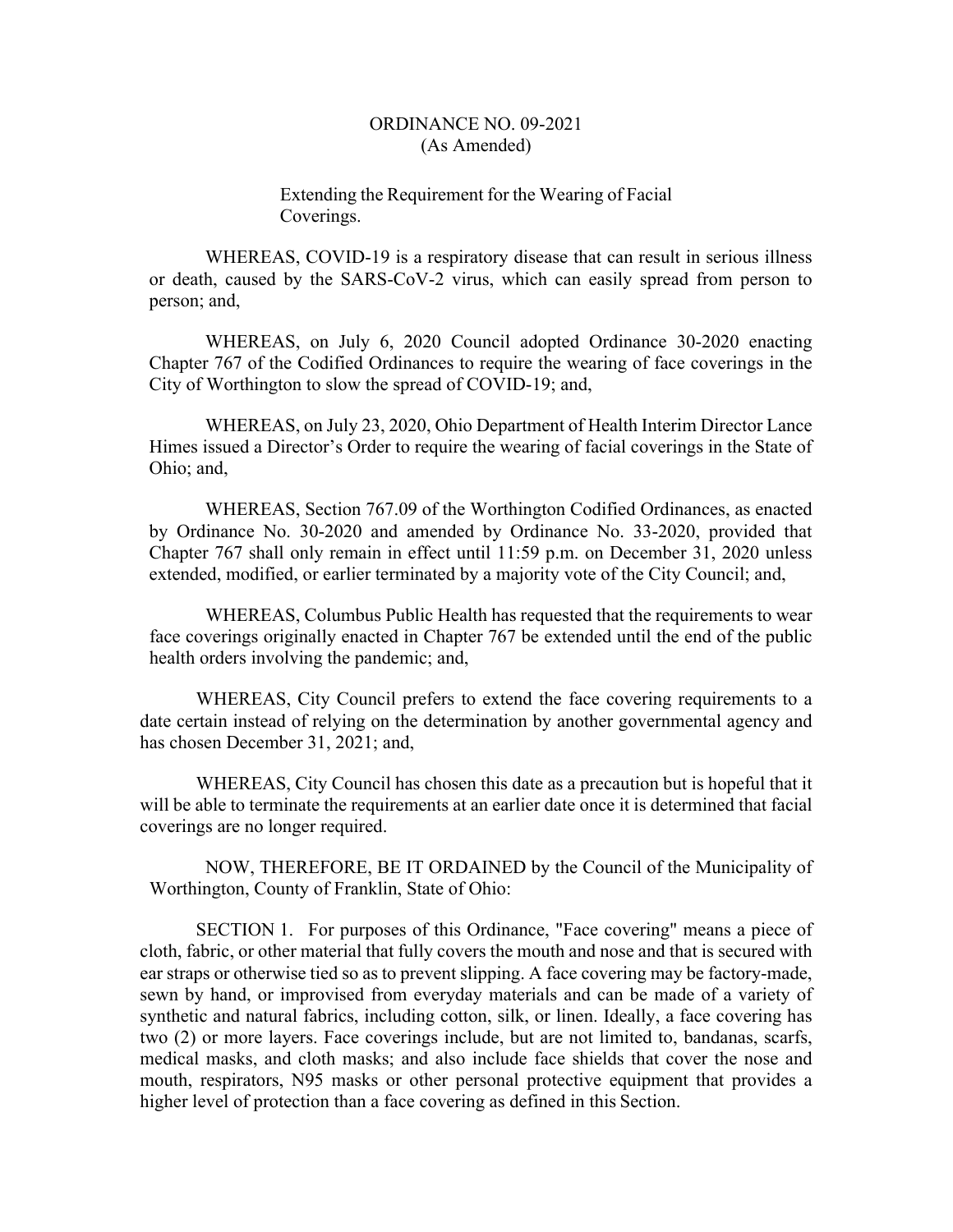SECTION 2. For purposes of this Ordinance, "Surgical mask" means American Society for Testing and Materials (ASTM) Level 1, 2, or 3 approved procedural and surgical masks, to include an N95 respirator approved by the National Institute for Occupational Safety and Health (NIOSH) or a respirator from another country allowed by the Occupational Safety & Health Administration (OSHA), the Food & Drug Administration (FDA), or the Centers for Disease Control (CDC). A N95 respirator is not recommended for general public use or use in public settings as it should be reserved for healthcare providers and other medical first responders in a health care setting.

SECTION 3. For purposes of this Ordinance:

- (a) "Place of business" means any office, facility, building, or structure operated by or for a for-profit business or non-profit enterprise and which is engaged in the sale or other transaction of any kind for anything of value in exchange for goods, commodities, services, or temporary lodging and that is open to the general public or by appointment, and includes, but is not limited to, grocery stores, retail stores, pharmacies, health care facilities, restaurants and bars (including outdoor seating for such facilities), banquet and catering facilities, personal care, grooming, and tattoo facilities, child care, day camp, and overnight camp facilities, hotels and motels (excluding a rented room or suite), gyms and similar facilities; but excluding religious facilities.
- (b) "Household" means a group of individuals not necessarily related by blood, marriage, adoption, or guardianship, living together in a single dwelling unit.
- (c) "Family" means a parent, sibling, spouse, child, grandparent, greatgrandparent, grandchild, great-grandchild, aunt, uncle, cousin, nephew, niece, or legal guardian.
- (d) "School or school districts" means any public, private, or charter school or institution that provides education for any or all of the following grades or education: kindergarten through twelfth grade; or a university, college, or similar post-secondary institution.

SECTION 4. All individuals within the City of Worthington shall wear a face covering over the individual's nose and mouth at all time when:

- (a) In any indoor location that is not a residence;
- (b) Waiting for, riding, driving, or operating public transportation, a taxi, a private car service, or a ride sharing vehicle. This does not apply to private or rental vehicles where members of a family are sharing a vehicle. This does not apply to vehicles engaged in direct travel through the City of Worthington that do not stop in the City of Worthington;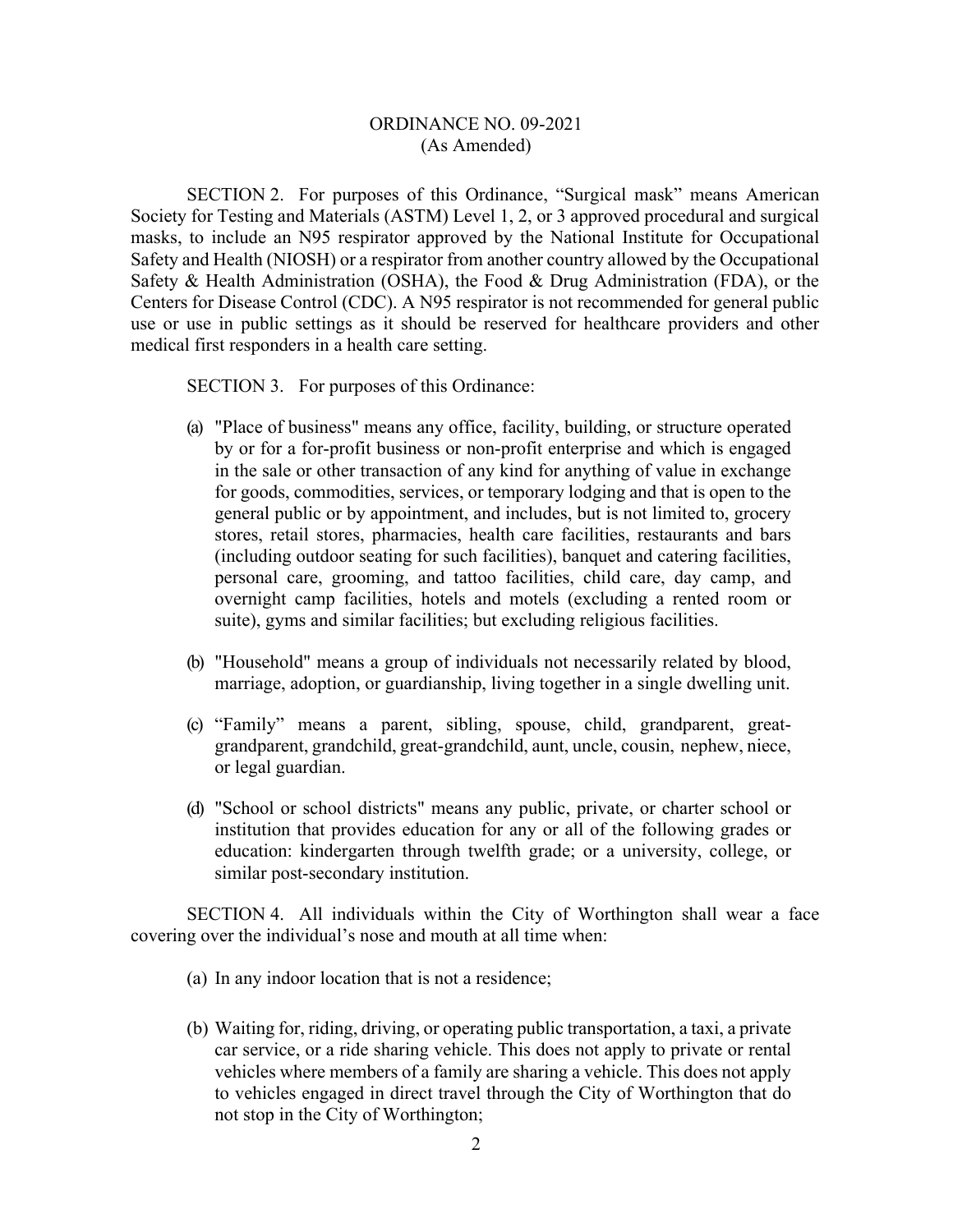(c) In any outdoor space or outdoor place where or when a person is unable to maintain or does not maintain physical separation of at least six feet from others who are not members of their own family or household. However, this provision shall not apply if it is not reasonably possible to avoid a temporary physical separation of less than six feet, such as walking past someone on a narrow path.

SECTION 5. All places of business shall require all employees, contractors, volunteers, and any other individuals that interact with the public to wear a face covering and all places of business shall only sell or otherwise enter into any transaction of any kind for anything of value in exchange for goods, commodities, services, or provide temporary lodging to those who comply with this Ordinance. Any manager, owner, or person in charge of a place of business who fails or refuses to comply with This Ordinance may be found in violation of this Ordinance and subject to the penalties set forth in Section 767.06.

SECTION 6. The requirement to wear a face covering does not apply to any individuals in the following situations:

- (a) Individuals who cannot wear a face covering because of a medical condition, mental health condition or developmental disability, or who is unable to remove the face covering without assistance, and any individual who should not wear face coverings under the CDC guidance. An individual is not required to produce medical documentation of the condition or disability; however, failure to produce medical documentation of the condition or disability may result in the imposition of a civil penalty as provided in Section 8 of this Ordinance;
- (b) Individuals under 6 years old;
- (c) Individuals that are seated and actively eating or drinking. If a patron within a restaurant or bar is not seated at a table or at a bar, a face covering is required;
- (d) Seeking to communicate with someone who is hearing-impaired in a way that requires the mouth to be visible;
- (e) When giving a speech for a broadcast or to an audience;
- (f) Working at home or while in a personal vehicle;
- (g) When temporarily removing a face covering to secure government or medical services or for identification purposes;
- (h) Individuals who would be at risk from wearing a face covering at work, as determined by local, state, or federal regulations or workplace safety guidelines;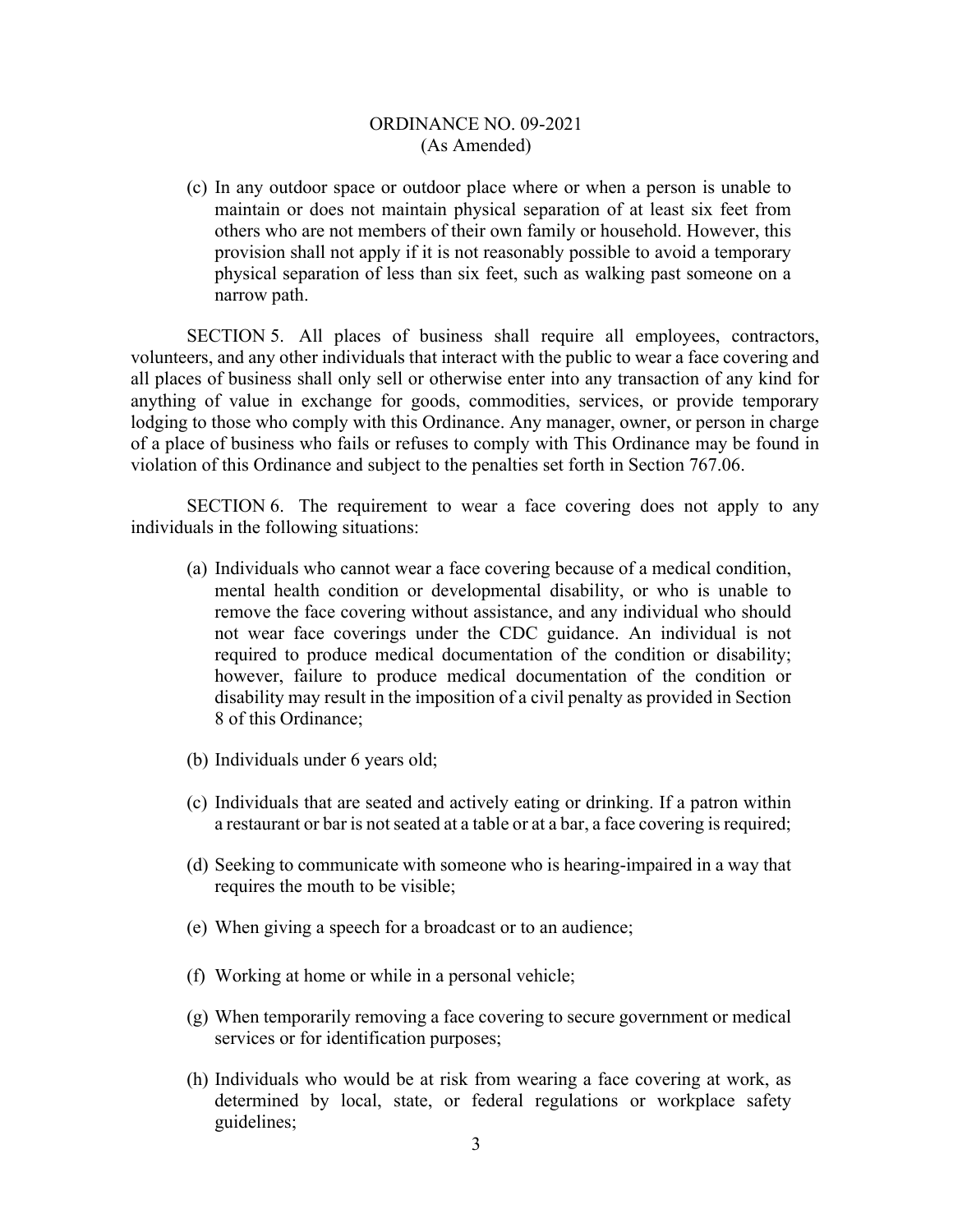- (i) When wearing a face covering is impeding visibility to operate equipment or a vehicle;
- (j) A child whose parent, guardian, or responsible person has been unable to place the face covering safely on the child's face;
- (k) School individuals (including students, administrators, and teachers) on or in school or school district facilities, so that schools and school districts may follow the regulations and guidelines promulgated by their governing bodies and the Ohio Department of Education;
- (l) In settings where it is not practicable or feasible to wear a face covering such as when receiving dental services, medical treatments, while swimming, or while acting as an on-duty lifeguard;
- (m)Walking or exercising outdoors so long as physical separation of not less than six feet is maintained, or while walking or exercising outdoors with other members of the same family or household;
- (n) While actively engaged in exercising in a gym or other similar indoor facility so long as physical separation of not less than six feet is maintained and the individual wears a face covering at all times when not actively engaged in exercising;
- (o) When an individual is in his or her work office, conference room, or other workspace not intended for use by the general public, so long as physical separation of not less than six feet is maintained;
- (p) When inside a personal or commercial vehicle either parked or moving that is not a vehicle described in Section 4(b) of this Ordinance;
- (q) Individuals while acting in their official capacity as a public safety employee or emergency responder when wearing a face covering would interfere with or limit their ability to carry out their official duties or functions. These include police officers, firefighters and other public safety or emergency medical personnel that support public safety functions;
- (r) Individuals complying with the directions of public safety employees or emergency responders as described in Section 6(q) of this Ordinance;
- (s) Individuals while acting as an officiant of a religious service;
- (t) Facilities owned and operated by the Federal, State, or County Government are exempt from this order. However, all employees and members of the public shall comply with any social distancing or face covering requirements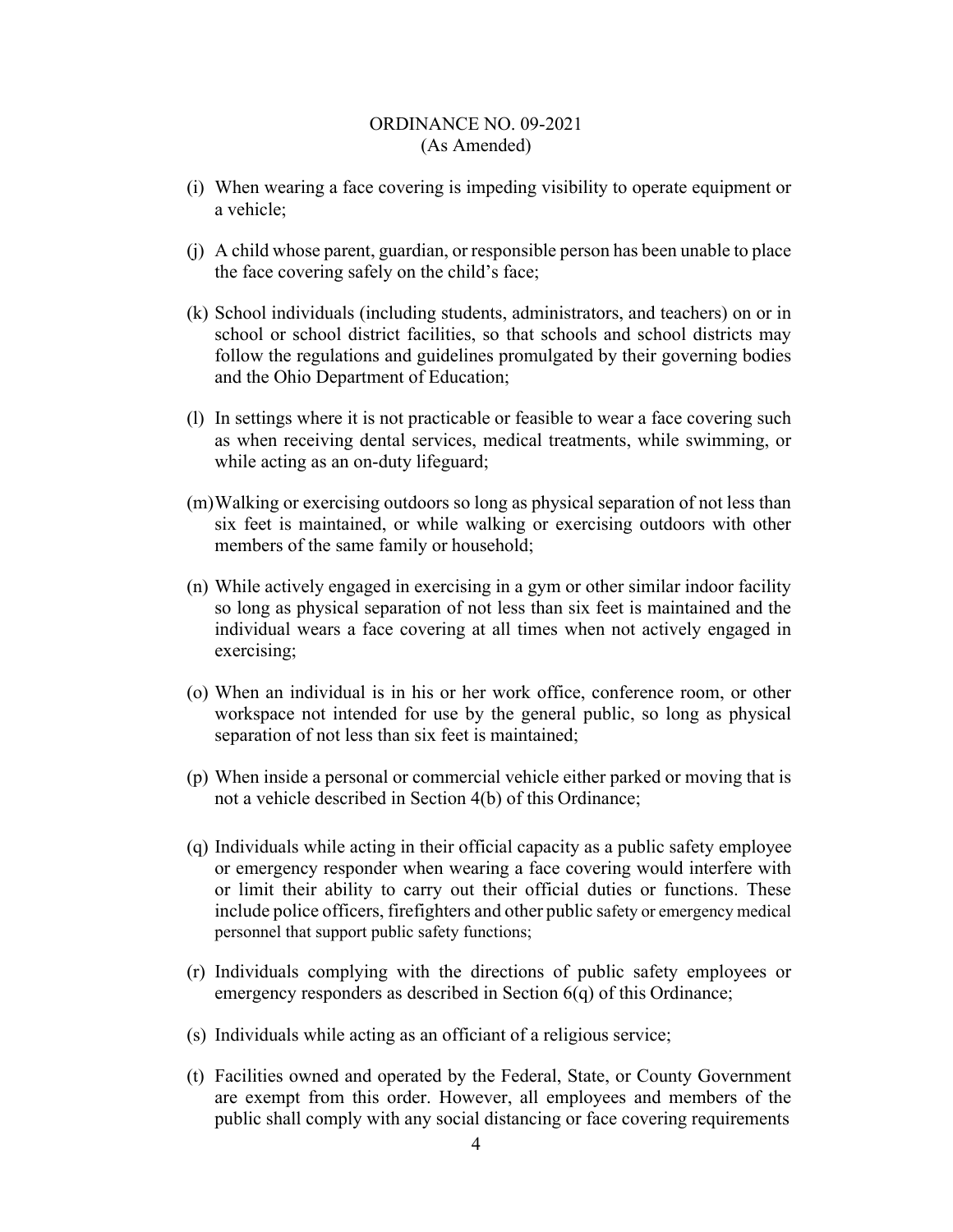adopted by the Federal, State, or County Government when entering, exiting, or within such facilities;

(u) Individuals actively participating in athletic practice, scrimmage, or competition that is permitted under an Ohio Department of Health order;

(v) When face coverings are prohibited by federal or state law or regulation.

SECTION 7. Columbus Public Health shall have the authority to investigate and enforce the provisions of this Ordinance.

SECTION 8. If Columbus Public Health observes violation(s) by places of businesses failing to enforce the face covering requirements of this Ordinance, the following schedule of civil penalties shall be imposed on a place of business:

- (a) For a first violation, a warning of violation shall be issued;
- (b) For a second violation, a fine of \$500.00 shall be issued;
- (c) For a third violation and for each subsequent violation, a fine of \$1,000.00 shall be issued.

SECTION 9. If Columbus Public Health observes violation(s) by individuals failing to comply with the face covering requirements of this Ordinance, the following schedule of civil penalties shall be imposed on individuals:

- (a) For a first violation, a warning of violation shall be issued;
- (b) For a second violation and for each subsequent violation, a fine of \$25.00 shall be issued.

SECTION 10. Individuals and places of business have the right to appeal civil penalties in accordance with Columbus City Health Code 203.08.

SECTION 11. For those individuals cited for a violation of this Ordinance who have, but who failed to produce medical documentation of, a condition or disability that would constitute an exemption as defined in Section 6(a) of this Ordinance, said individuals will be afforded the opportunity to provide documentation of the condition or disability as part of their appeal.

SECTION 12. This Ordinance shall remain in effect until 11:59 p.m. on December 31, 2021 unless earlier terminated, extended, or modified by a majority vote of the City Council.